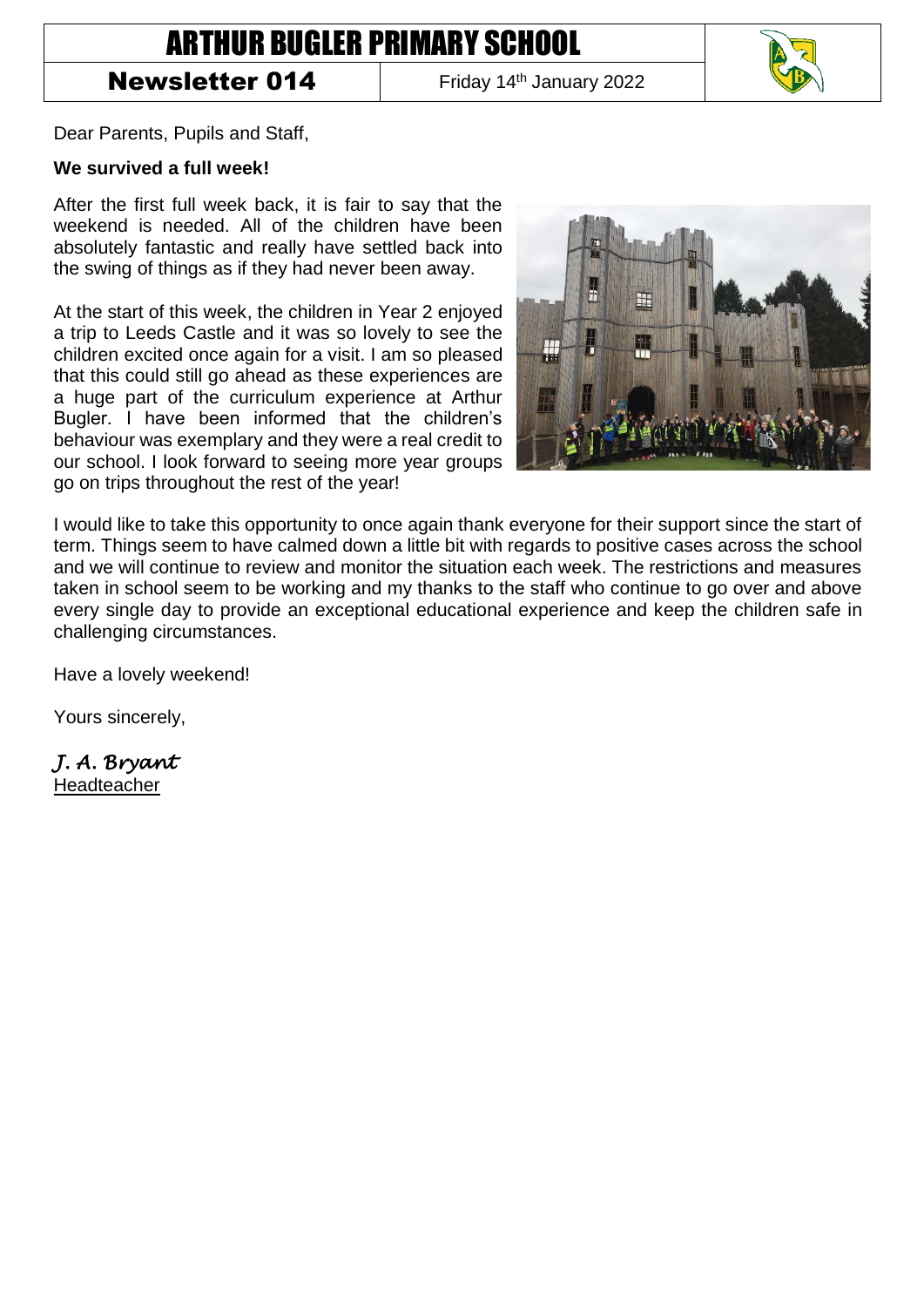|  | <b>ATTENDANCE</b>                      |          |                           |        |
|--|----------------------------------------|----------|---------------------------|--------|
|  | <b>Lower School</b>                    | Class 5  | <b>Mrs Seshie</b>         | 97.02% |
|  | <b>Upper School</b>                    | Class 10 | <b>Mrs</b><br>Livingstone | 96.51% |
|  | <b>Congratulations to all classes!</b> |          |                           |        |
|  | <b>Whole School Attendance</b>         |          | 95.13%                    |        |

| <b>Special Dessert Day</b>                                                                                                                        |  |  |
|---------------------------------------------------------------------------------------------------------------------------------------------------|--|--|
| On Thursday 20 <sup>th</sup> January, we will be offering children who are having<br>school dinners a choice of chocolate cake for their dessert. |  |  |

|  | <b>Isolation Guidance</b>                                                                                                                                                                                                                                                                                                                                                                           |
|--|-----------------------------------------------------------------------------------------------------------------------------------------------------------------------------------------------------------------------------------------------------------------------------------------------------------------------------------------------------------------------------------------------------|
|  | Isolation starts the next full day after you develop symptoms for Covid, or<br>you receive a positive Lateral Flow test.                                                                                                                                                                                                                                                                            |
|  | With effect from Monday 17 <sup>th</sup> January 2022, individuals can reduce their<br>self-isolation by taking further Lateral Flow tests on day 5 and day 6 of their<br>self-isolation period. Those who receive two negative test results on days<br>5 and 6, taken 24 hours apart, and you do not have a temperature, you are<br>no longer required to complete 10 full days of self-isolation. |
|  | Individuals who are still positive on their Lateral Flow test must isolate until<br>they have 2 consecutive tests taken on separate days.                                                                                                                                                                                                                                                           |



## **Safeguarding Concerns**

If you ever have any safeguarding concerns please contact the office via email using **admin.abp@osborne.coop**. The email should be for the attention of a Designated Safeguarding Lead. As a school we have a responsibility to keep everyone safe so please get in touch sooner rather than later if you are concerned.

|      | LETTERS SENT HOME / E-MAILED THIS WEEK                                                                                                                                                                                                                |
|------|-------------------------------------------------------------------------------------------------------------------------------------------------------------------------------------------------------------------------------------------------------|
| new: | All Years - Design a Cycling Jersey<br>All Years - Special Dessert (20 <sup>th</sup> January)<br>Choir - Young Voices Concert (New Date Confirmed)<br>Class 10 - Swimming Lessons commencing 21 <sup>st</sup> January<br>Year 6 - Tuition Information |